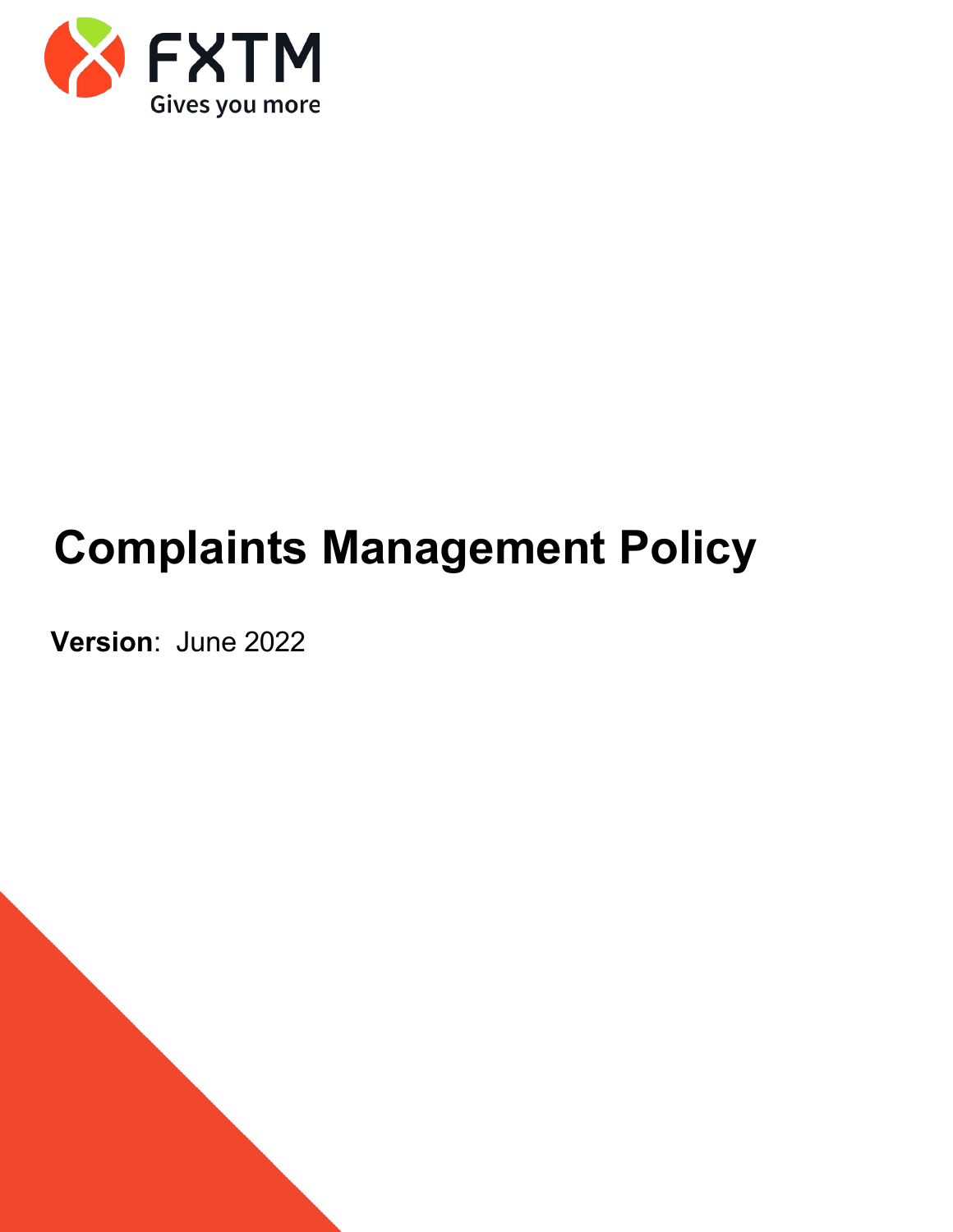

## **Table of Contents**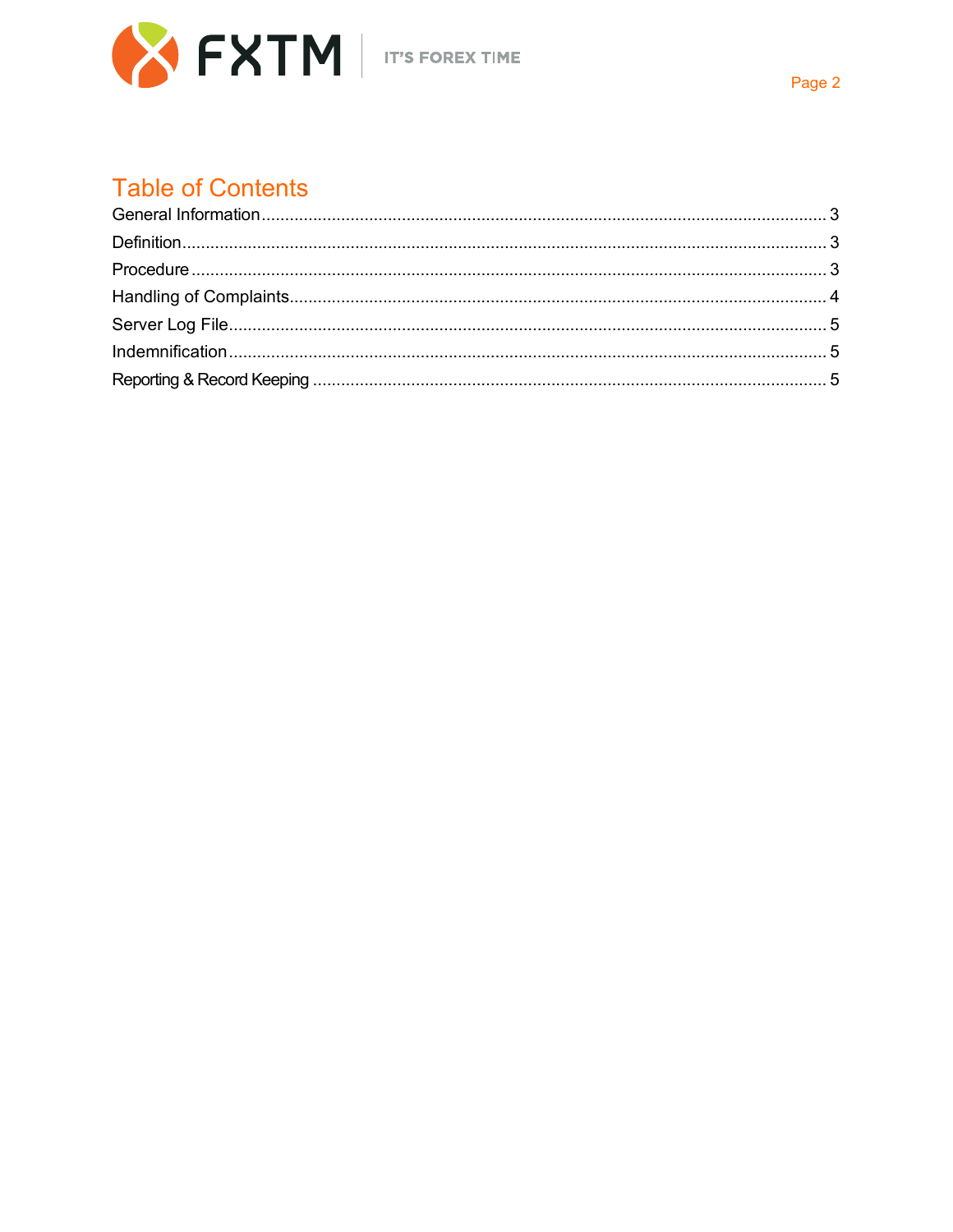

#### <span id="page-2-0"></span>**General Information**

The Company ("FXTM") as defined in the Client Agreement, maintains effective and transparent procedures for the reasonable and prompt handling of complaints/grievances received from Clients and keeps records of each complaint/grievance as well as the actions taken to remedy the situation.

#### <span id="page-2-1"></span>**Definition**

A complain or grievance, is an expression of dissatisfaction regarding the investment and/or ancillary services provided to the Clients by the Company.

The complaints/grievances must be directed by the Client to the Company's Compliance Department by filling out the relevant forms (Form in **Appendix 1** for Trading Operations complaints/ grievances, and Form in **Appendix 2** for Non-Trading Operations complaints/grievances) and submit to the Company by email: [compliance.ke@fxtm.com](mailto:compliance.ke@fxtm.com) for Exinity Limited) or [compliance.ke@fxtm.com](mailto:compliance.ke@fxtm.com.) (for Exinity capital East Africa Limited).

In case the Company receives a notice through the line of communication established by the Company to receive complaints, but which does not fall within the definition of 'complaint' above and can be characterized as an enquiry; this shall be categorized as an enquiry rather than a complaint and will be forwarded to the relevant department to be handled accordingly. The complainant maintains the right to request for the re-classification of his enquiry as a complaint.

#### <span id="page-2-2"></span>**Procedure**

The Compliance Department shall efficiently handle any complaint/ grievance received by the Clients. In case that the complaint/ grievance involves the Compliance Department, the complaint/grievance shall be handled by a member of the Senior Management.

Further to the above, the Compliance Department shall follow the procedure depicted below when handling Client complaints/ grievances:

- a) Once the Client files a complaint, an electronic acknowledgement of receipt will be sent to the email address of the Client to ensure that the Company has received the complaint and is currently working on a resolution. The Company will also provide the Client via their email a reference number of the complaint for future reference.
- b) The Company upon examining the complaint/grievance and upon reaching a decision in this respect, shall reply to the Client with the remedial actions to be taken or provide further clarifications, and the reasoning behind the Company's decision, as applicable.
- c) The Company shall reply to the said complaint/grievance (also depicting the remedial measures or clarifications furnished to the complainant).
- d) The Company shall document and keep in its records the following information:
	- i. the identity of the Client who filed the complaint/ grievance;
	- ii. the name of the employee who undertook to provide the service to the Client;
	- iii. the date of receipt of complaint/enquiry/grievance;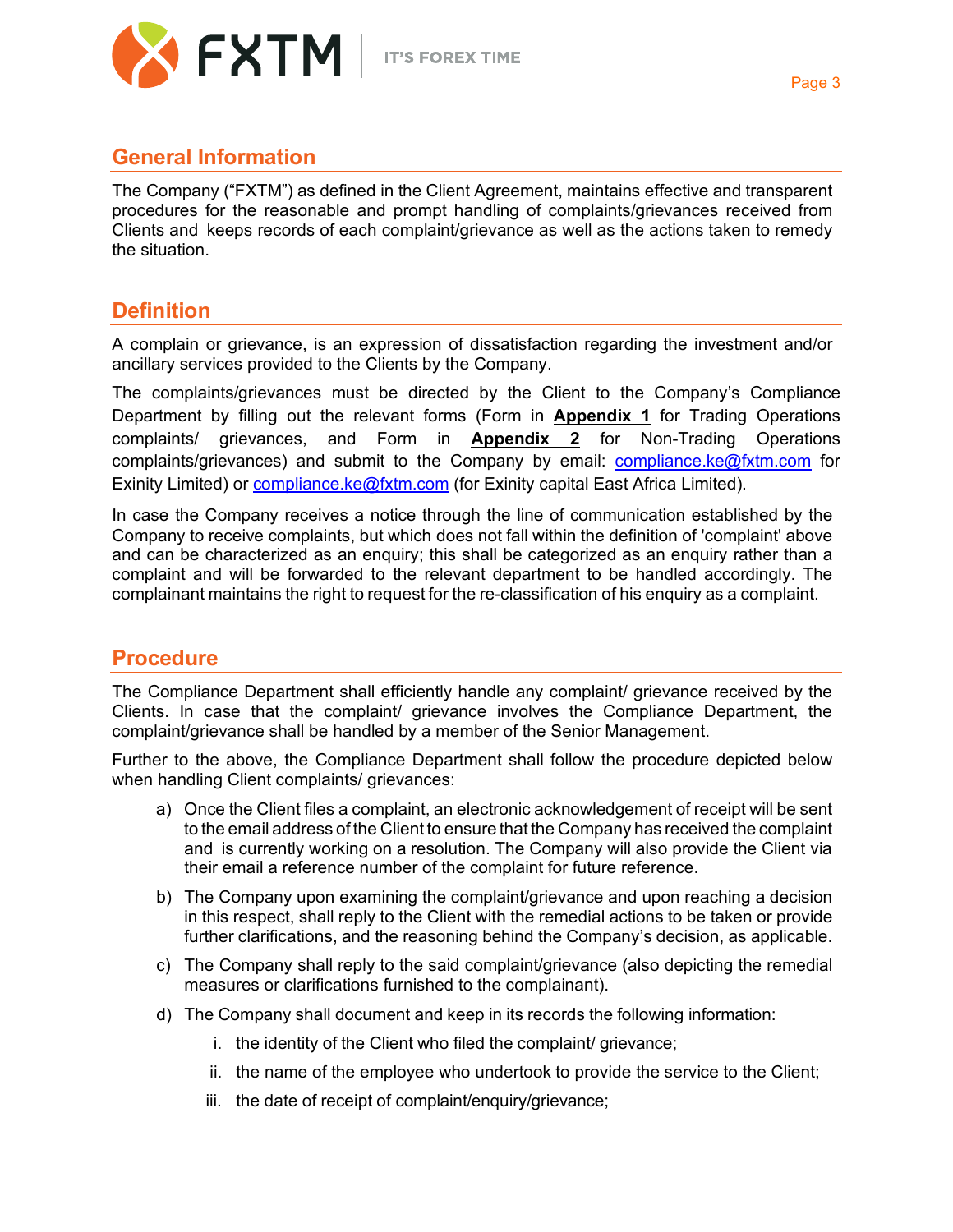



- iv. the subject and full description of the complaint/enquiry/grievance;
- v. the remedial action taken and/or further clarifications provided to the Client.
- vi. the time it took to resolve the complaint.

The Compliance Department shall make every effort to resolve the complaint/grievance within five (5) business days. When deemed necessary, the Compliance Department shall submit to the Senior Management the aforementioned details, for further investigation. In this case, the Company might take additional time to finalize the reply and therefore it shall duly notify the complainant about the causes of the delay and indicate when the Company's investigation is likely to be completed.

The Senior Management shall investigate further and coordinate with relevant heads of departments to attend to the subject of the complaint/grievance. A final response or a holding response will be sent to the complainant explaining the findings of the investigation. Where a holding response is warranted, the Company shall state the reasons why it has not been able to resolve the complaint/grievance and provide an indication of the time needed to resolve the issue.

### <span id="page-3-0"></span>**Handling of Complaints**

- **a)** If the Client has been notified in advance by Trading Platform internal mail or some other way of routine construction on the Server, complaints made in regard to any unexecuted Instructions which are given during such a construction period, are not accepted. The fact that the Client has not received a notice, despite reasonable steps taken by the Company, shall not constitute a reason to lodge a complaint.
- **b)** Complaints in regard to a Transaction or Order execution based on the difference in the prices for the Contract for Difference in the Trading Platform and for the underlying asset of the Contract for Difference are not accepted.
- **c)** Complaints in regard to time of Order execution notwithstanding the amount of time a Dealer needed to execute the Order as well as the time when the Server Log‐File Recorded Order execution are not accepted unless the Order placed in the queue has not been executed as the Terms of Business provide.
- **d)** No Client complaints shall be accepted in regard to the financial results of the deals made using temporary excess Free Margin on the Trading Account gained as a result of a profitable position (cancelled by the Company afterwards) opened at an Error Quote (Spike) or at a Quote received as a result of a Manifest Error.
- **e)** In regard to all Disputes any references by the Client to the Quotes of other companies or information systems shall not be considered.
- **f)** The Client acknowledges that he/she shall not be able to manage the position while the Dispute in regard to this position is being considered and no complaints in regard to that matter are accepted.
- **g)** Once the Dispute has been resolved the Company has the right to trigger the Stop Loss or Take Profit in the chronological order in which they would have been triggered if the Stop Out had not been executed.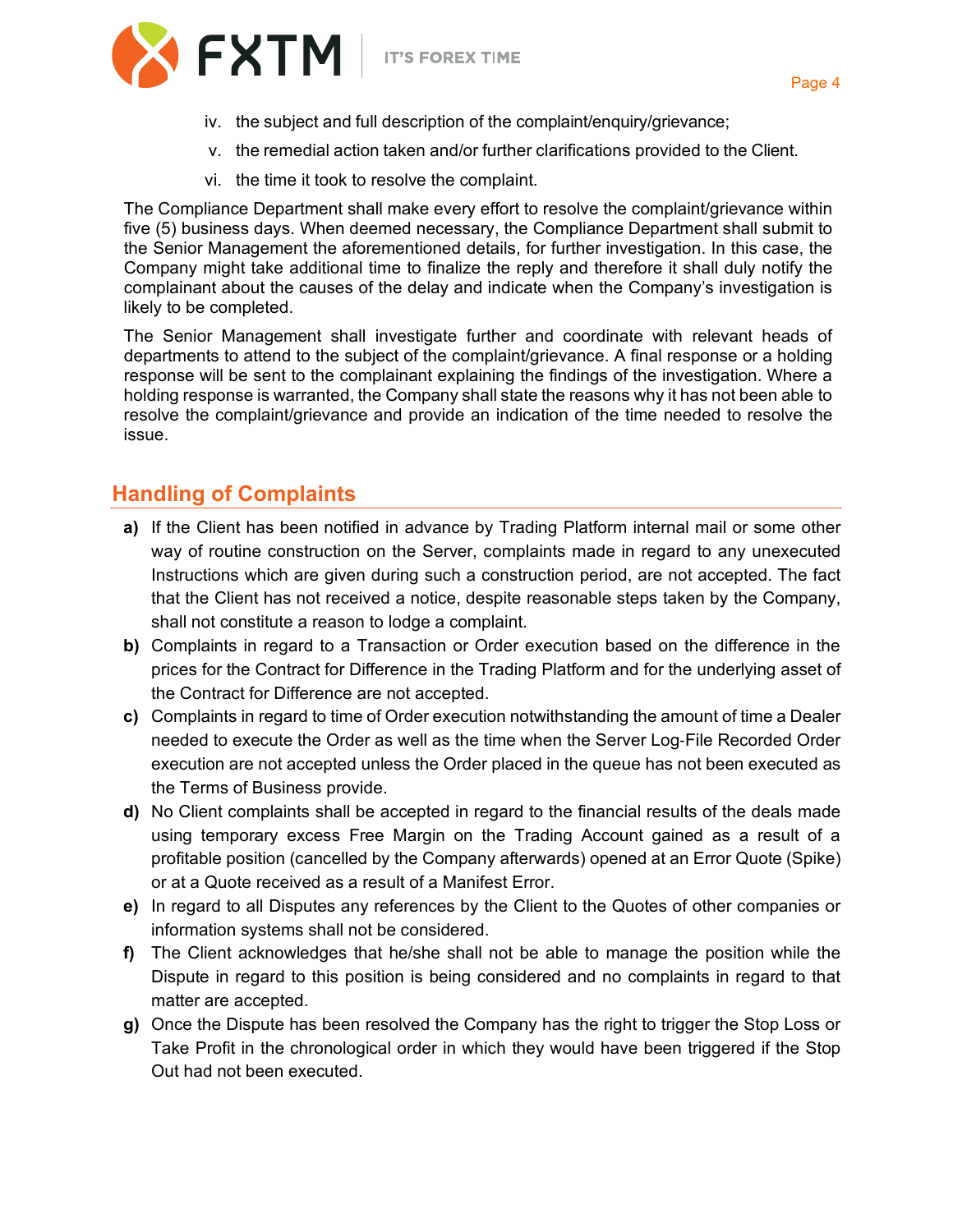

- 
- **h)** The Company has the right to void any Transaction if the corresponding hedge trade has been cancelled by a Liquidity Provider.
- **i)** Complaints on matters not mentioned in the Operative Agreements and/or Compliant Management Policy are resolved in accordance with the common market practice and at the sole discretion of the Company.
- **j)** If the Quotes Flow has been interrupted due to a software and/or hardware failure, all decisions in regard to the Dispute shall be made on a basis of the live Server's Quotes Base synchronized in accordance with the Platform Usage Agreement.
- **k)** The Company shall not be liable to the Client if for any reason the Client has received less profit than the Client had hoped for or has incurred a loss as a result of uncompleted action which the Client had intended to complete.
- **l)** The Company shall not be liable to the Client in regard to any indirect, consequential or non‐ financial damage (emotional distress, etc.).
- **m)** The Compliance Department shall consider any Client's complaint and endeavor to investigate any Dispute or complaint as soon as reasonably practicable. All complaints will be considered within five Business Days from the day the complaint is received.

### <span id="page-4-0"></span>**Server Log File**

The Server Log File is the most reliable source of information in a case of any dispute. The Server Log File has the absolute priority over other arguments including the Client Terminal Log File as the Client Terminal Log File does not register every stage of the execution of the Client's Instructions and Requests.

If the Server Log File has not recorded the relevant information to which the Client refers, the argument based on this reference may not be considered.

#### <span id="page-4-1"></span>**Indemnification**

This policy is incorporated by reference as provided in the Client Agreement Clause 1.3.

### <span id="page-4-2"></span>**Reporting & Record Keeping**

All decisions related to Clients' complaints/grievances shall be communicated to Clients in writing and copies shall be retained by the Compliance Department.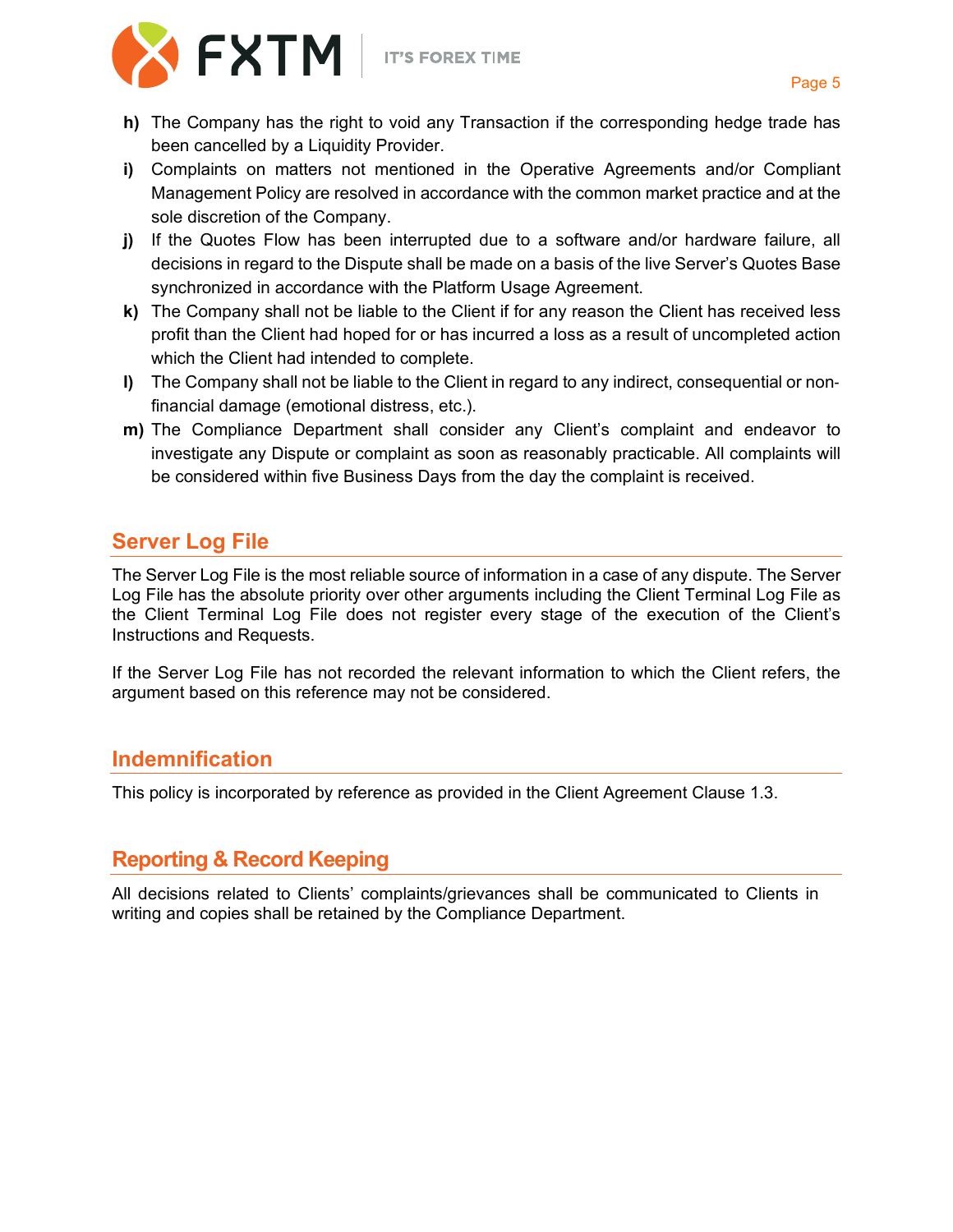

#### **Complaint Form**

**Appendix 1 Type: Trading Operations**

Name:

Surname:

Email:

Trading Account number:

Date/Time of the disputed situation (in EET, MetaTrader server time):

Number of all contested positions and/or pending orders:

Brief description of disputed situation:

How you feel this dispute could be settled:

#### **Please accompany this form with a screenshot of your Trading Terminal if you feel it would further support your claim request.**